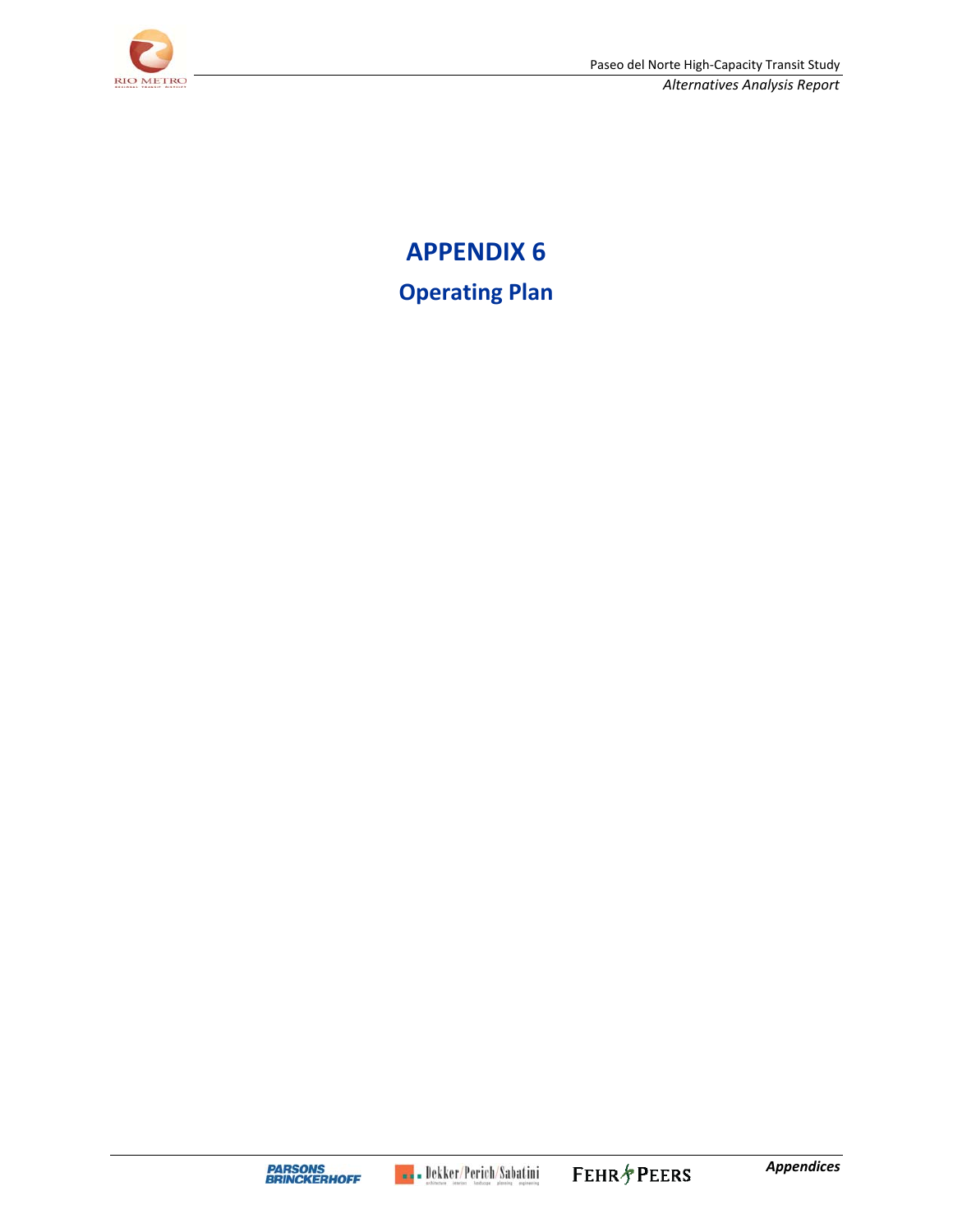

# **Introduction**

# **Running Times**

Running time estimation is provided by a spreadsheet model that incorporates route distances, maximum speed limits, radii of curves with corresponding speed restrictions, signalized intersections, and stops at stations including station dwell time. Vehicle progress along the route recognizes normal bus acceleration and deceleration rates. Traffic signal delay times are manually entered according to the anticipated presence or absence of bus priority measures. For this implementation plan, the speed limits and bus priority measures have been modeled in accordance with a capital improvement sequence that completes BRT implementation in the year 2023. The effect of each year's capital improvements is considered to begin with the following year. The end-to-end one-way running time for the BRT route is estimated to range from 62 minutes in the opening year (2014) to 49 minutes after completion of all BRT capital improvements, which would be effective in year 2024.

# **Ridership**

Ridership forecasts for BRT implementation begin with the Fehr & Peers opening year and year 2035 forecasts for the LPA: 2,930 weekday passengers in the first year, and 6,800 (the high-end figure) for year 2035. Straight-line growth in ridership is assumed from the opening year, 2014, to year 2035. Yearly ridership levels in the implementation plan forecasts are considered to be sensitive to bus running times and service frequency, using peak-period frequency as the service-level indicator. An arbitrary value of 2 percent change in ridership per one-minute change of in-vehicle time or one-minute change in service frequency has been applied. Although average passenger waiting time is only half the service headway, this approach recognizes the typical finding that time spent waiting for transit has twice the effect on ridership that applies to in-vehicle time.

The running-time effect on ridership is based on station-to-station running times, applied to an estimated production-attraction distribution of each year's projected BRT ridership. The Fehr & Peers total trip forecast was distributed on a gravity-model basis using hypothetical percentages of trips produced from and attracted to each station location. The resulting trip matrices yield a total weekday station-to-station passenger flow along the BRT route, from which estimated peak-hour peak-direction passenger flows have been estimated, assuming that half of all transit ridership occurs during the two three-hour daily peak periods, and half of each peak-period's ridership occurs during a single hour.

### **Service Levels**

Required service levels have been specified on the basis of assumed operation of articulated buses, which would be allowed to carry a maximum load of 70 passengers at any point along the route. Peakperiod service headway choices have been limited to values that repeat hourly, such as 30, 20, 15, 12, 10, and 7.5 minutes. The effect of headway on ridership is based upon 10 minutes as the "standard" value, with ridership reduced if longer headways are used (but not increased if headways closer than ten minutes are used).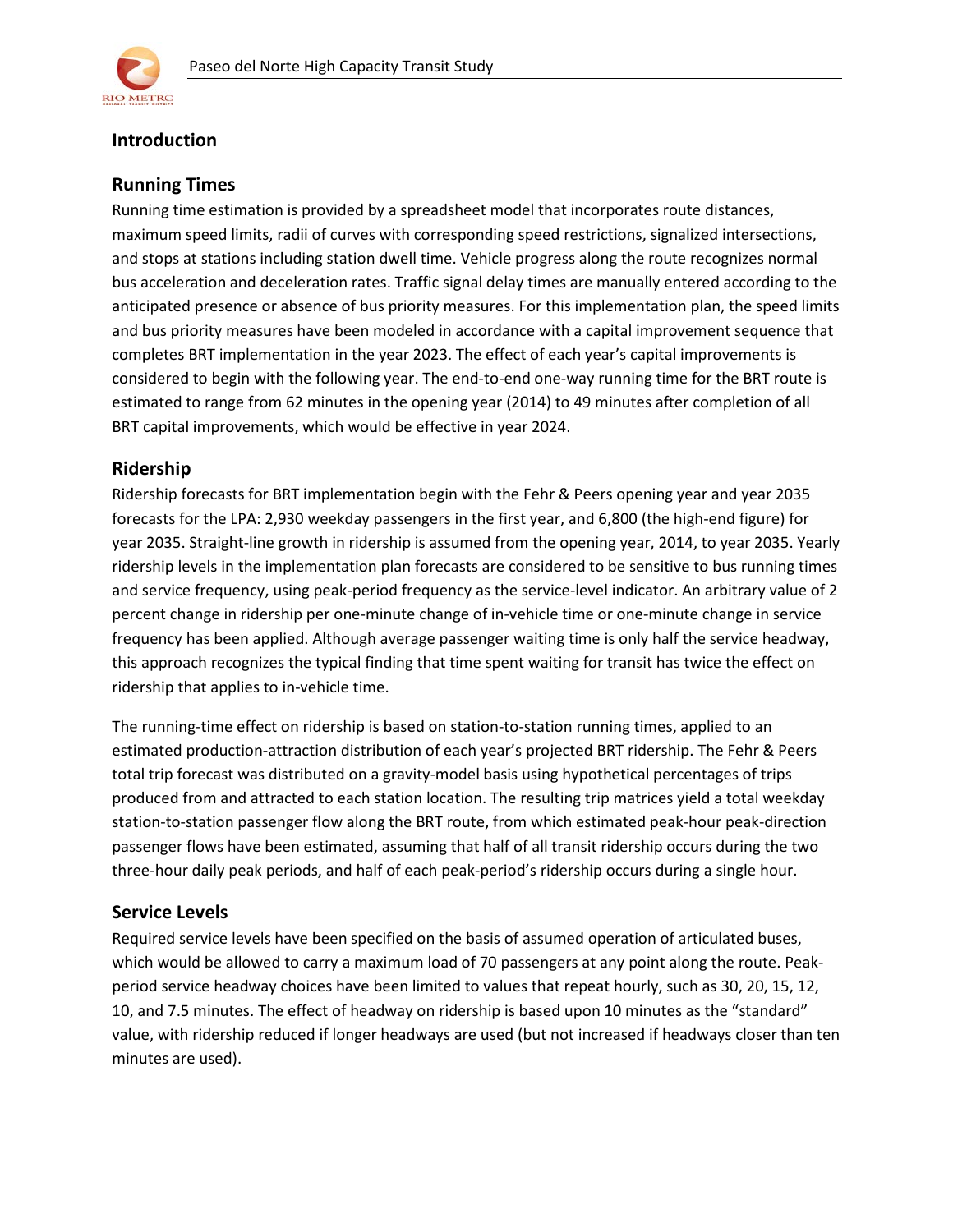

# **Operating Results**

The implementation operating plan has been built upon the year-by-year running times and headways derived from the running time estimates and ridership projections described above. Weekday service has been assumed to include six hours of peak-period service, and nine hours of off-peak service. An arbitrary annualization factor of 300 has been applied; this allows for a reduced level of service on weekends and holidays. The operating plan indicates a need for a maximum of five buses to be in service during peak periods for the first four years, then rising periodically to 11 buses by the year 2034. An allowance of 20 percent for spares should be applied to determine the total bus fleet size.

# **O&M Cost**

O&M cost has been estimated by application of the cost model applied in earlier analyses. It is in the form of a linear equation with cost coefficients applied to revenue vehicle hours, revenue vehicle miles, directional route miles, the number of stations, peak vehicles in operation, and passenger boardings.